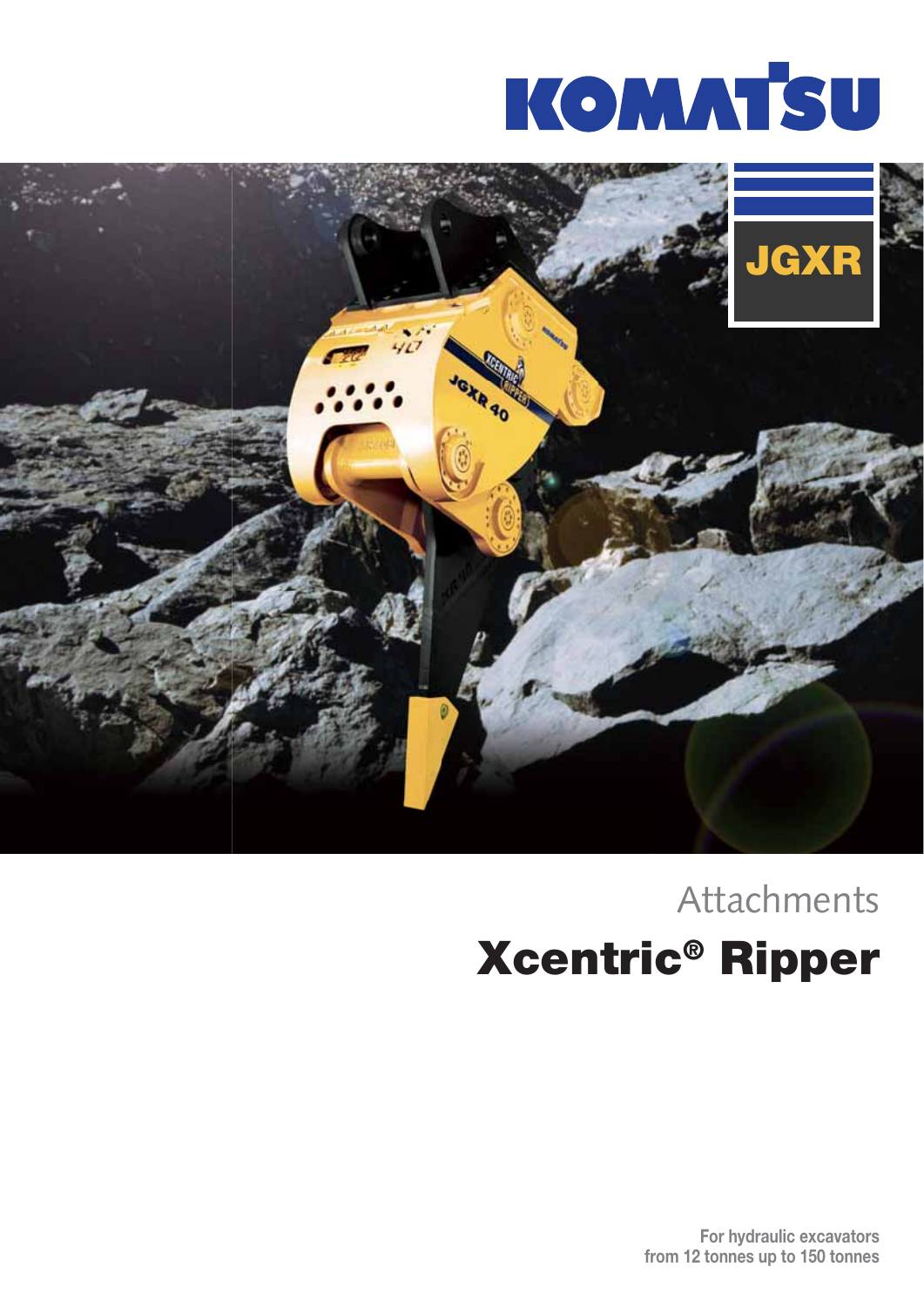### **A Revolution In Rock Excavation**

The design of the Komatsu Xcentric® Ripper is based on the most advanced technologies for excavating and demolition. It works perfectly with the latest machines, meets the highest industry standards and offers an outstanding performance – while making your work more efficient.

Built of wear-resistant steel, the Xcentric® Ripper is practically maintenance free and less noisy than other excavation equipment. It can be used underwater without risk of damage and can be adapted to countless work sites and special applications. Thanks to its simple design maintenance costs and downtimes are ignorable.

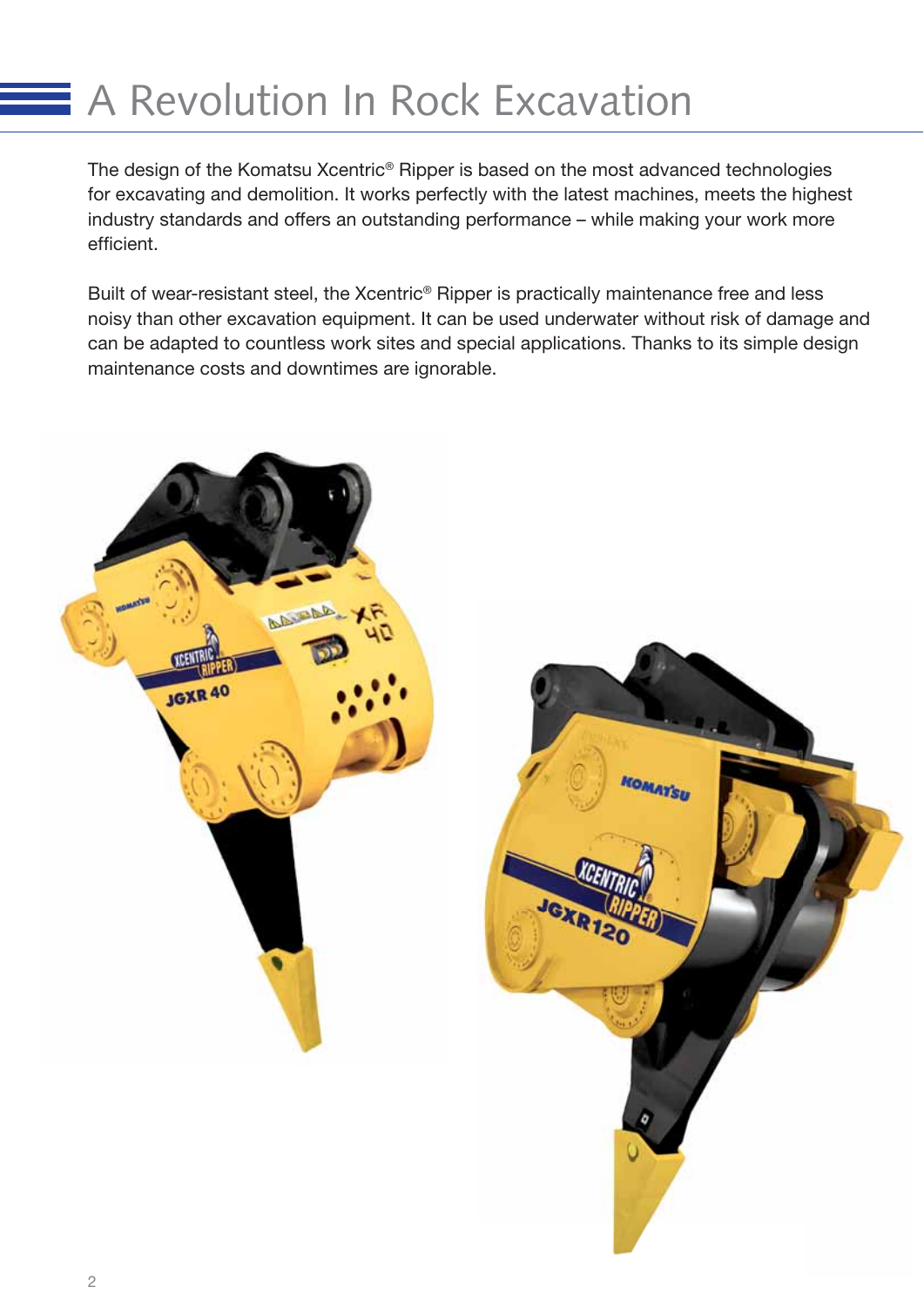# Standard Specifications

| <b>MODEL</b>                                |            | <b>JGXR 10</b>                  | <b>JGXR 15</b>                  | <b>JGXR 20</b>                  |
|---------------------------------------------|------------|---------------------------------|---------------------------------|---------------------------------|
| Ripper weight (incl. top bracket)           | kg         | 944                             | 1.700                           | 2.676                           |
| Ripper weight (excl. top bracket)           | kg         | 825                             | 1.503                           | 2.289                           |
| Hydraulic working pressure                  | MPa        | $15 - 18$                       | $16 - 19$                       | $18 - 20$                       |
| Hydraulic oil flow                          | l/min      | 60                              | 120                             | 160                             |
| Hydraulic return pressure                   | <b>MPa</b> | 1,0                             | 1,0                             | 1,0                             |
| Case drain maximum pressure                 | <b>MPa</b> |                                 | 0,4                             | 0,4                             |
| Frequency                                   | bpm        | $1.400 - 1.500$                 | $1.300 - 1.400$                 | $1.300 - 1.400$                 |
| Dimensions ( $L \times W \times H$ )        | mm         | $1.602 \times 497 \times 1.265$ | $2.058 \times 740 \times 1.430$ | $2.249 \times 830 \times 1.725$ |
| Excavator model (depends on work equipment) |            | PC120 - 138                     | PC160 - 180                     | PC200 - 270                     |

| <b>MODEL</b>                                |            | <b>JGXR 30</b>                  | JGXR40                            | <b>JGXR 50</b>                    |
|---------------------------------------------|------------|---------------------------------|-----------------------------------|-----------------------------------|
| Ripper weight (incl. top bracket)           | kg         | 3.439                           | 4.276                             | 5.588                             |
| Ripper weight (excl. top bracket)           | kg         | 2.955                           | 3.711                             | 4.979                             |
| Hydraulic working pressure                  | <b>MPa</b> | $22 - 24$                       | $22 - 24$                         | $26 - 28$                         |
| Hydraulic oil flow                          | l/min      | 180                             | 200                               | 250                               |
| Hydraulic return pressure                   | <b>MPa</b> | 1,0                             | 1.0                               | 1,0                               |
| Case drain maximum pressure                 | <b>MPa</b> | 0,4                             | 0,4                               | 0,4                               |
| Frequency                                   | bpm        | $1.200 - 1.300$                 | $1.100 - 1.200$                   | $900 - 1.000$                     |
| Dimensions ( $L \times W \times H$ )        | mm         | $2.732 \times 934 \times 1.798$ | $2.886 \times 1.020 \times 1.846$ | $2.951 \times 1.121 \times 1.991$ |
| Excavator model (depends on work equipment) |            | PC300 - 340                     | PC350 - 400                       | PC450 - 490                       |

| <b>MODEL</b>                                |       | JGXR <sub>60</sub>                | <b>JGXR 80</b>                    | JGXR120                           |
|---------------------------------------------|-------|-----------------------------------|-----------------------------------|-----------------------------------|
| Ripper weight (incl. top bracket)           | kg    | 7.370                             | 10,800                            | 13.377                            |
| Ripper weight (excl. top bracket)           | kg    | 6.252                             | 8.992                             | 11.484                            |
| Hydraulic working pressure                  | MPa   | $26 - 28$                         | $30 - 32$                         | $22 - 24$                         |
| Hydraulic oil flow                          | l/min | 280                               | 380                               | 430                               |
| Hydraulic return pressure                   | MPa   | 1,0                               | 1.0                               | 1,0                               |
| Case drain maximum pressure                 | MPa   | 0,4                               | 0,4                               | 0,4                               |
| Frequency                                   | bpm   | $900 - 1.000$                     | $900 - 1.000$                     | $900 - 1.000$                     |
| Dimensions ( $L \times W \times H$ )        | mm    | $3.372 \times 1.224 \times 2.153$ | $3.609 \times 1.464 \times 2.647$ | $3.692 \times 1.464 \times 2.757$ |
| Excavator model (depends on work equipment) |       | PC600 - 800                       | PC800SE - 850SE                   | PC1250                            |



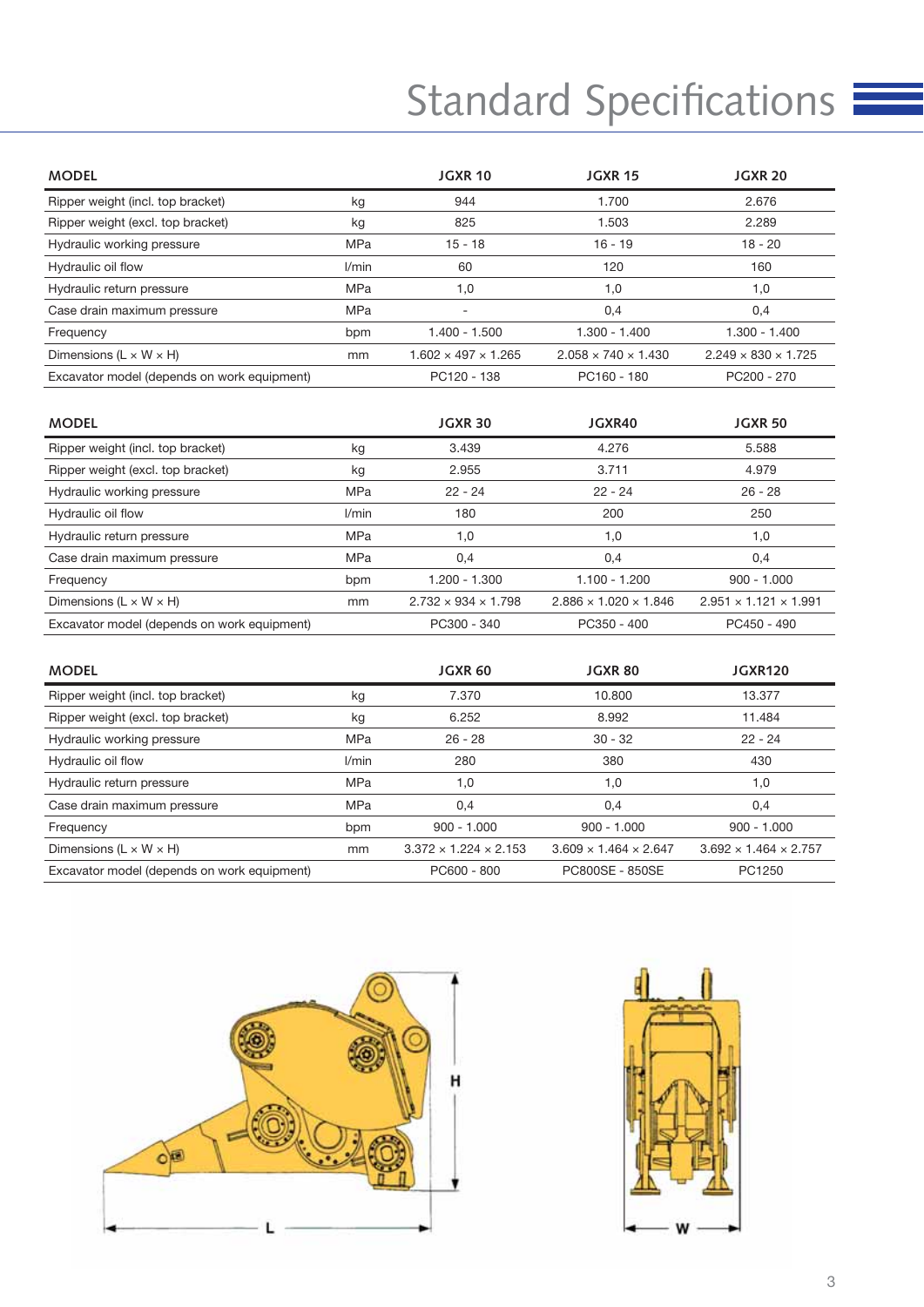## **A Full Range**

#### **A full range for hydraulic excavators from 12 tonnes up to 150 tonnes**



JGXR10 – A true asset on demolition job sites, where high noise levels can be an issue. It's also a perfect solution for excavating, trenching and for recycling plants.

JGXR15 – Ideal for excavation and demolition sites located in urban areas. Also for trenching, recycling plants, and working underwater or in mud.

JGXR20 - Turns a medium size excavator into a high performance machine for excavation and demolition. Also ideal for trenching, recycling and working in permafrost.

JGXR30 – Perfect for excavation and demolition. Its low noise level and high performance make it a market leader. The perfect tool for all types of applications.

**JGXR40** – A protagonist on the work site. It excels in quarrying jobs, with production volumes up to 120  $\text{m}^3$  per hour, and is unrivalled for trenching.

JGXR50 – Specially designed for high-volume production in quarries and infrastructure works. Production volumes can reach over 150 m<sup>3</sup> per hour when working in limestone and other types of fractured rock. Also for trenching and recycling.

JGXR60 – Designed for high-volume production in quarries and infrastructure works, with volumes of more than 175 m<sup>3</sup> per hour. Normally used in areas where drilling and blasting with explosives are not permitted for safety or environmental reasons. Also suitable for demolition or mining.

JGXR80 – Outperforms conventional equipment used for high production in quarries and infrastructure projects where drilling and blasting are no longer allowed – or are just too expensive. It can achieve production volumes of more than 200 m<sup>3</sup> per hour in fractured rock types. Very suitable for marine excavation in large dredging projects.

JGXR120 – Our biggest "Series Production" model, and currently the largest serial attachment manufactured worldwide for quarrying, with production volumes of up to 250 m<sup>3</sup> per hour. Ideal for mining, which brings great value and versatility to large tonnage excavators. Also efficient in dredging projects, for marine excavation under adverse conditions.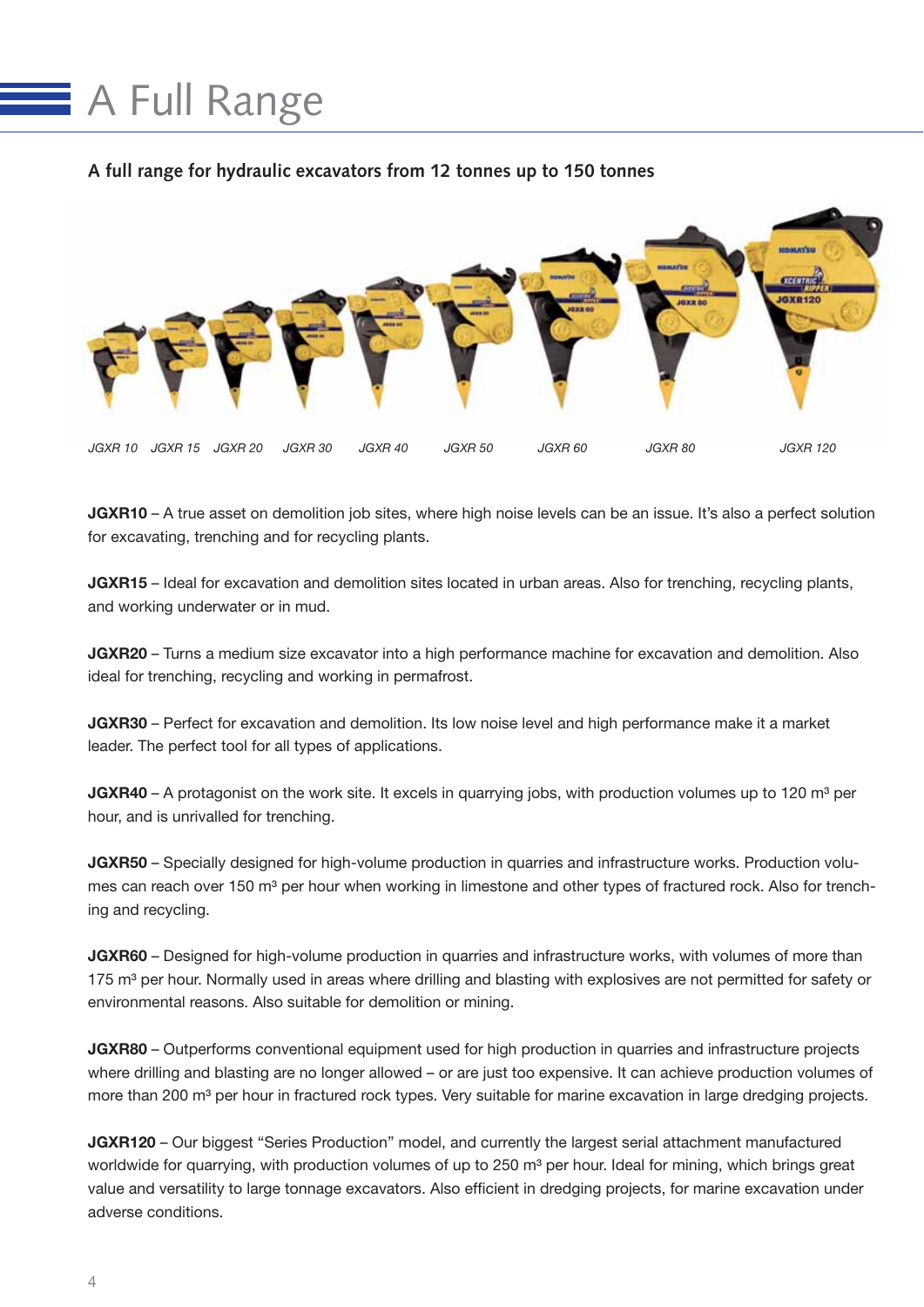### Benefits and Applications  $\equiv$

#### **Benefits**

- Up to 5 times higher production
- Low noise level
- Minimum maintenance
- Easy operation
- Increased operator comfort
- No daily lubrication



- Long life components
- Low fuel consumption
- Less emissions
- Economical alternative for "Drilling and Blasting"
- Underwater work / Special applications



#### **Applications**

The Komatsu Xcentric® Ripper´s closed energy chamber is completely protected from dust, water, dirt and other external agents. It can perform problem–free under the most severe conditions, in tunnels, foundations, and on muddy or wet jobsites.

Underwater work in harbours, canals or open sea can be achieved with no special and expensive preparations. This is where the Xcentric® Ripper cuts down so drastically on high maintenance and repair costs usually associated with these applications.

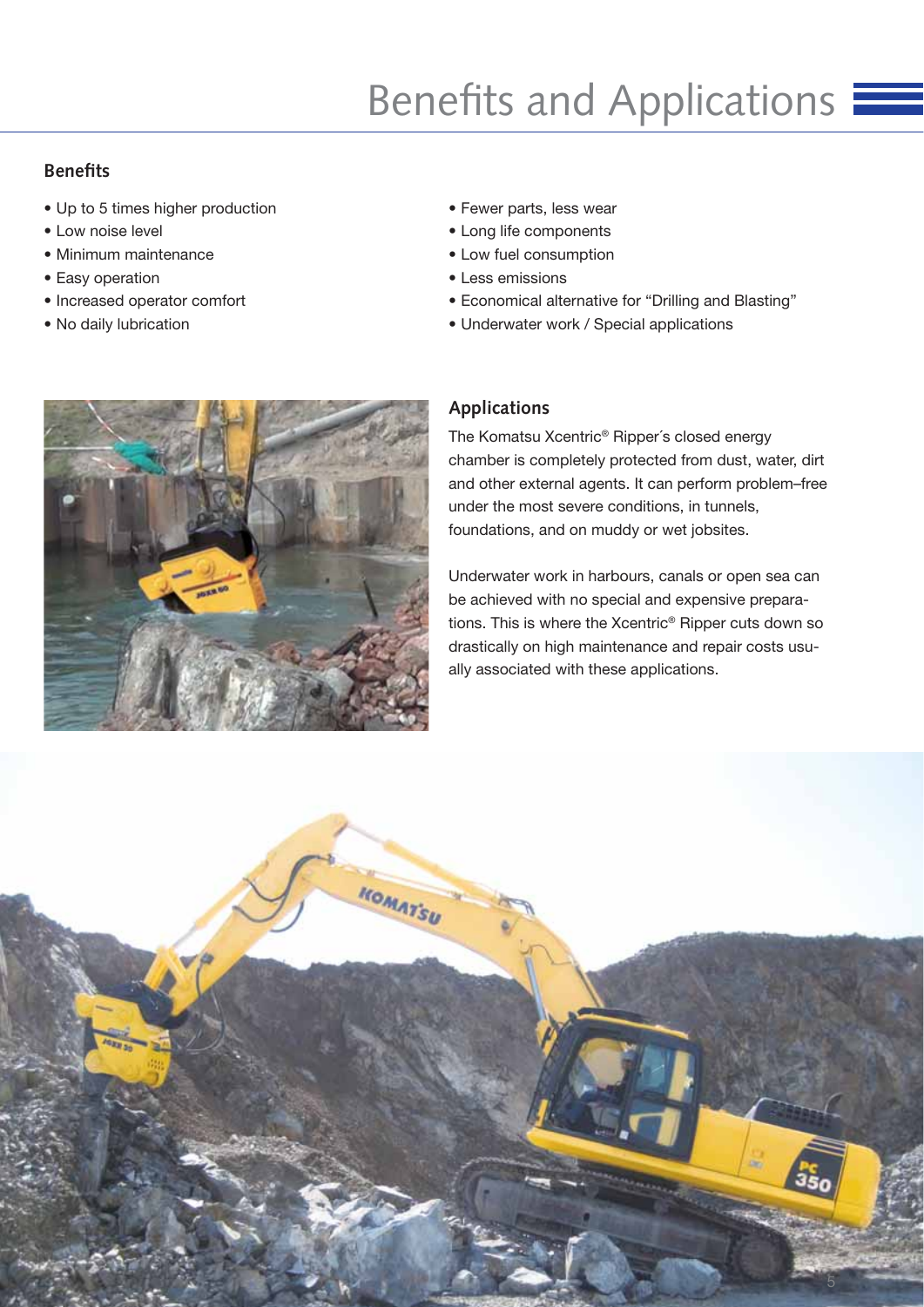### Comparison with Hydraulic Breaker

The Xcentric® Ripper widely exceeds the output of a hydraulic hammer in 80% of job applications, with 5 times higher production levels in most of these. It is available in sizes larger than any current range of hammers. Giant units can also be supplied on demand.



#### **Productivity comparison chart**



The productivity is subject to breaking each type of rock with a layer < 50 cm.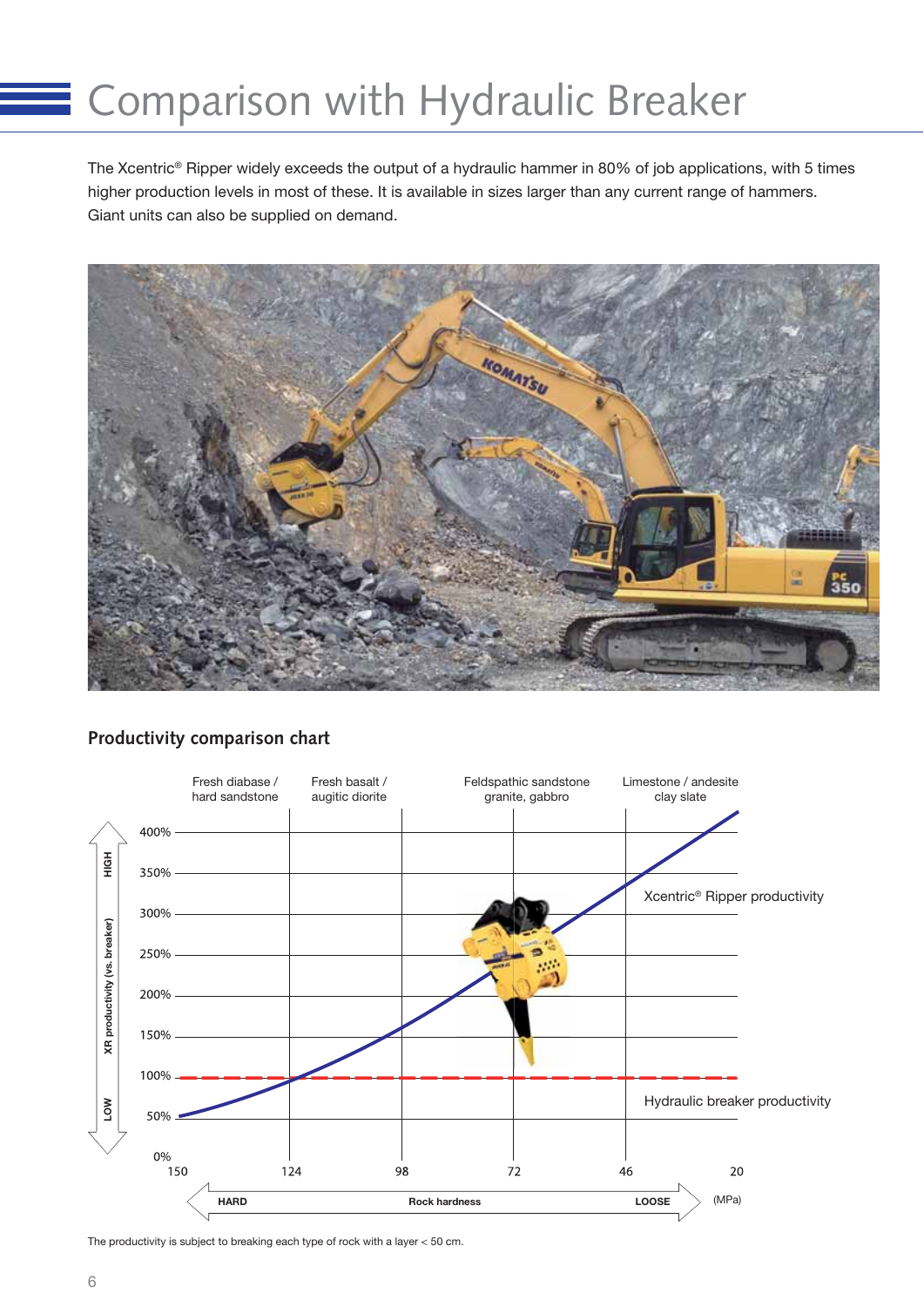**Practicality of the Xcentric® Ripper in rock**



#### **Alternative for "Drilling and Blasting"**

In quarries with a limited volume of production, or where drilling and blasting are no longer permitted for environmental or safety reasons, the Xcentric® Ripper is the most economical alternative to high production costs.